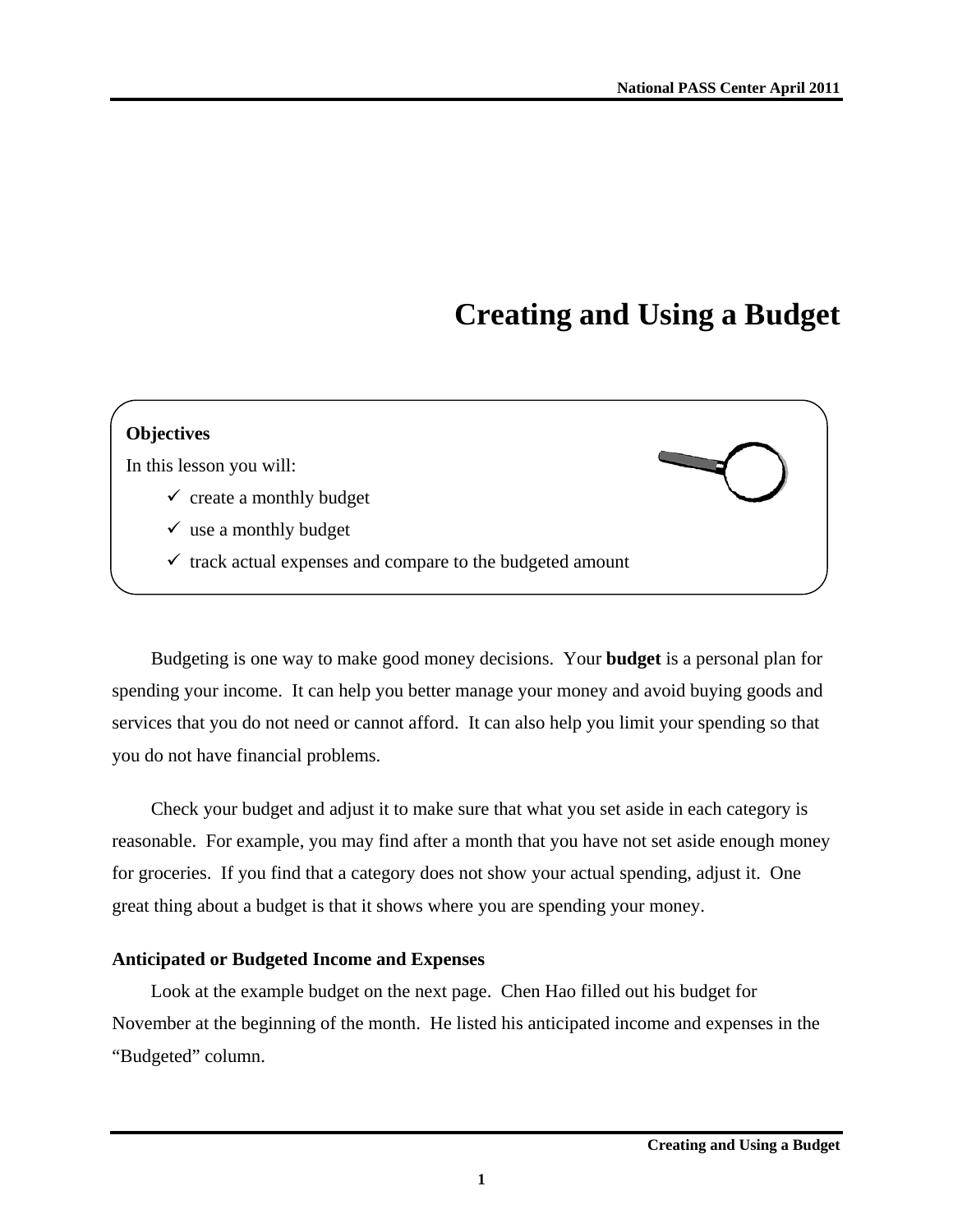|                                        | <b>BUDGET WORKSHEET</b> |               |                   |  |
|----------------------------------------|-------------------------|---------------|-------------------|--|
| Name: Chen Hao Yung<br>Month: November |                         |               |                   |  |
| <b>INCOME</b>                          | <b>Budgeted</b>         | <b>Actual</b> | <b>Difference</b> |  |
| Job #1                                 | \$2835                  |               |                   |  |
| Job #2                                 |                         |               |                   |  |
| Other                                  |                         |               |                   |  |
| <b>Total Income</b>                    | \$2835                  |               |                   |  |
| <b>FIXED EXPENSES</b>                  |                         |               |                   |  |
| Rent                                   | \$850                   |               |                   |  |
| Car payment                            | \$335                   |               |                   |  |
| Car insurance                          | \$90                    |               |                   |  |
| Other insurance                        | \$85                    |               |                   |  |
| Loan payment                           | \$165                   |               |                   |  |
| <b>Total fixed expenses</b>            | \$1525                  |               |                   |  |
| <b>FLEXIBLE EXPENSES</b>               |                         |               |                   |  |
| <b>Utilities</b>                       | \$125                   |               |                   |  |
| Food                                   | \$300                   |               |                   |  |
| Savings                                | \$400                   |               |                   |  |
| Gas, oil, and car repairs              | \$130                   |               |                   |  |
| Clothing                               | \$115                   |               |                   |  |
| Entertainment                          | \$120                   |               |                   |  |
| Medical expenses                       | \$40                    |               |                   |  |
| Miscellaneous                          | \$80                    |               |                   |  |
| <b>Total flexible expenses</b>         | \$1310                  |               |                   |  |
| <b>TOTAL EXPENSES</b>                  | \$2835                  |               |                   |  |

#### **The Ramos Family**

In this lesson, you will have an opportunity to start budgeting for the Ramos family. Miguel and Anita Ramos have a 3-year-old daughter named Rosita. They are buying a house and two cars. Miguel and Anita both have jobs. Rosita goes to daycare four days per week.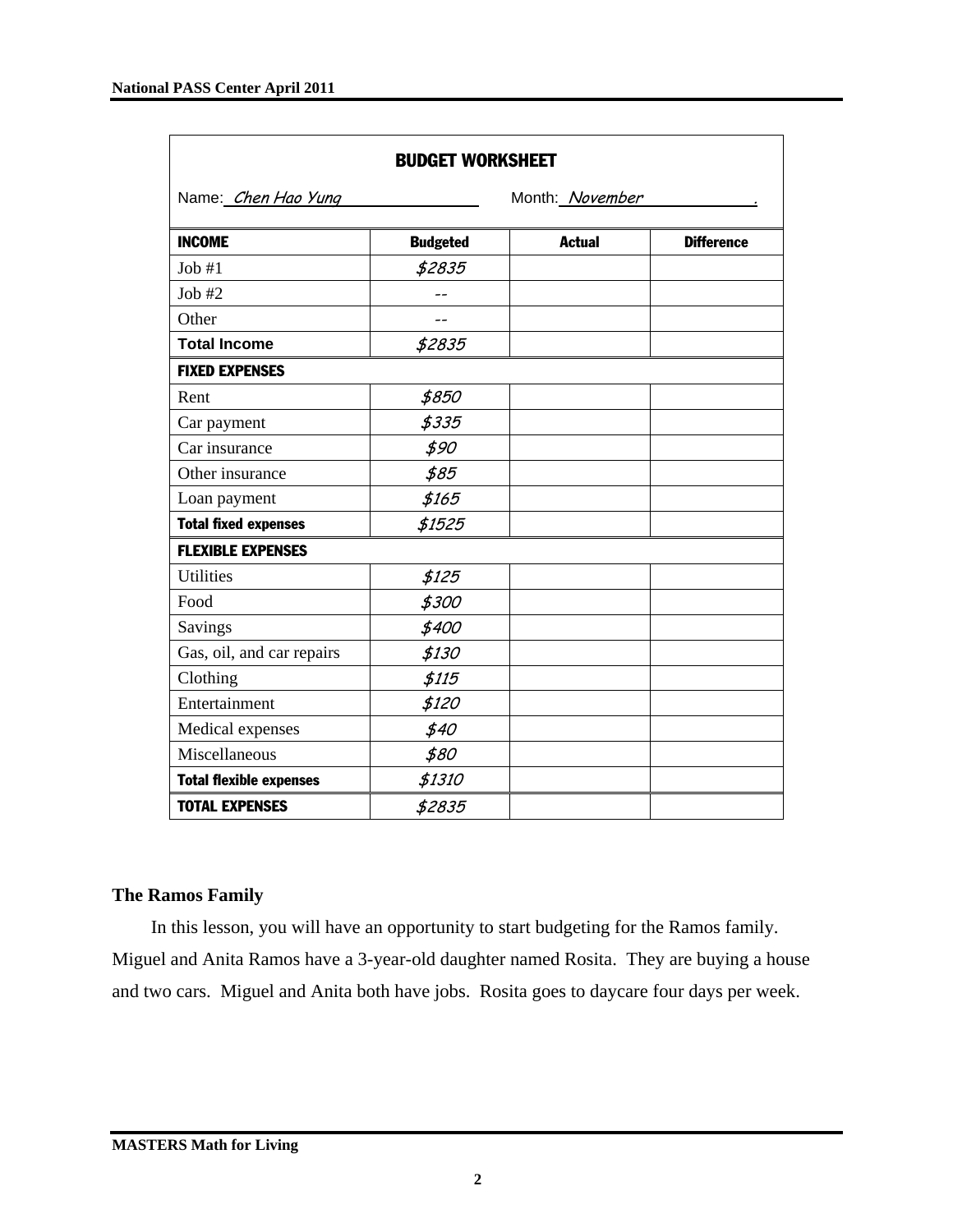## *Example 1*

Miguel Ramos works 40 hours per week and makes \$22.50 per hour. What is his monthly income?

## *Solution*

First find Miguel's weekly income.

 $$22.50$  — hourly rate

 $x \times 40$  — hours per week

\$900 — weekly income

Now find his yearly income by multiplying by the number of weeks per year.

 \$900 — weekly income  $x = 52$  — weeks per year \$46,800

Finally, find his monthly income by dividing by the number of months per year.  $$46,800 = $3,900$ 12

Miguel's monthly income is \$3,900.

Now we know Miguel's **gross income**. However, he must still pay taxes. The income that he takes home after taxes and any other deductions is his **net income**. This is the amount that he must list on his budget.

> **Fast Fact**  As part of the Federal Insurance Contributions Act (FICA), all workers must pay part of their income to the federal government for Social Security and Medicare. If you work for an employer, 7.65% of your income goes to FICA.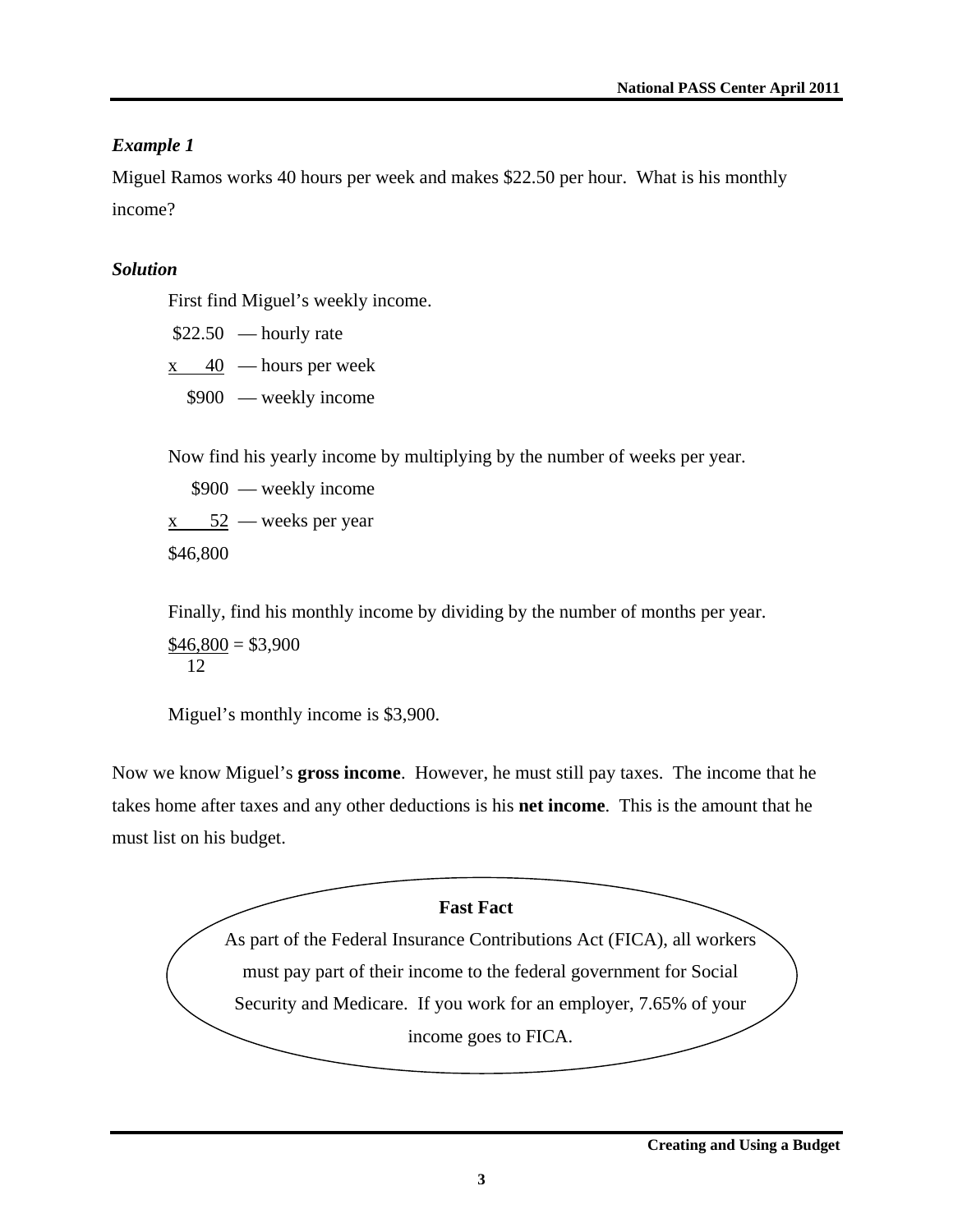#### *Example 2*

Miguel must pay 18% of his wages in federal income tax and 7.65% in FICA. After taxes, Miguel also has \$110 deducted for health insurance. What is his net income? (Round to the nearest dollar.)

#### *Solution*

First the amount of the deductions for federal income tax and FICA.

| $$3900$ — gross income            | $$3900$ - gross income      |
|-----------------------------------|-----------------------------|
| $x \quad 0.18 \quad -\tan \theta$ | $\rm x\,0.0765$ — FICA rate |
| $$702$ — tax deduction            | $$298.35$ - FICA deduction  |

 $$702 + $298.35 = $1,000.35$ 

Now find his income after tax and FICA deductions.

 $$3900.00$  — gross income

− 1000.35 — tax and FICA deduction \$2899.65

Finally, find his net income. Subtract the deduction for health insurance.

| \$2898.65 | gross income |
|-----------|--------------|
|-----------|--------------|

 $-110.00$  — health insurance

\$2789.65

Miguel's monthly net income is \$2790 (rounded to the nearest dollar).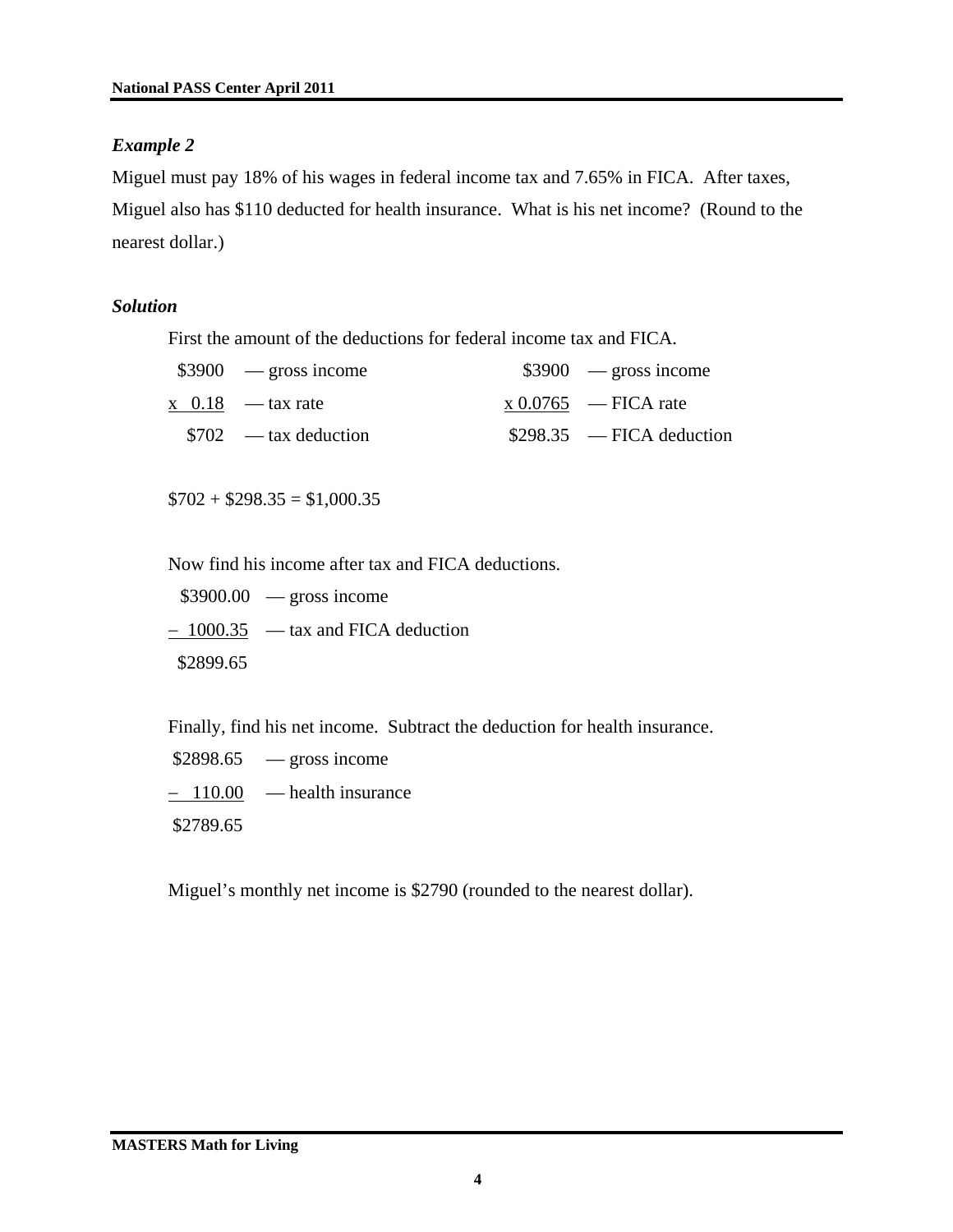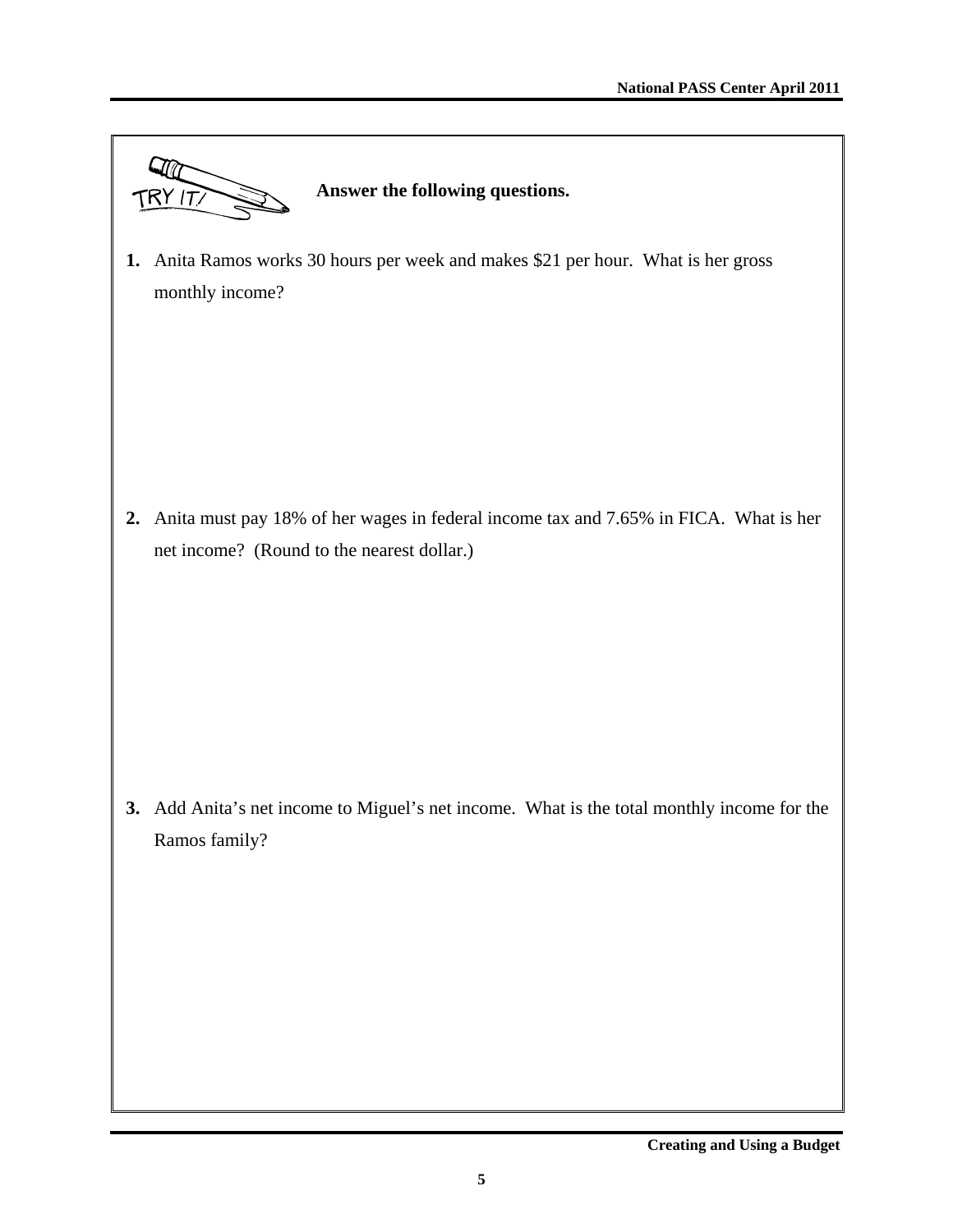**4.** Write the net incomes in the budget. Then find the total income. List the fixed expenses and flexible expenses in the budget. Find the total expenses.

| House payment  | \$1020 | <b>Utilities</b>        | \$140 |
|----------------|--------|-------------------------|-------|
| Car payment #1 | 327    | Food                    | 580   |
| Car payment #2 | 263    | Savings                 | 600   |
| Car insurance  | 130    | Gas, oil, & car repairs | 150   |
| Day care       | 450    | Entertainment           | 210   |
| Clothing       | 200    | Medical expenses        | 100   |

| <b>BUDGET WORKSHEET</b>                                                |  |  |  |  |  |
|------------------------------------------------------------------------|--|--|--|--|--|
| <b>INCOME</b><br><b>Difference</b><br><b>Budgeted</b><br><b>Actual</b> |  |  |  |  |  |
| Miguel's Job                                                           |  |  |  |  |  |
| Anita's Job                                                            |  |  |  |  |  |
| <b>Total Income</b>                                                    |  |  |  |  |  |
| <b>FIXED EXPENSES</b>                                                  |  |  |  |  |  |
| House payment                                                          |  |  |  |  |  |
| Car payment #1                                                         |  |  |  |  |  |
| Car payment #2                                                         |  |  |  |  |  |
| Car insurance                                                          |  |  |  |  |  |
| <b>Total fixed expenses</b>                                            |  |  |  |  |  |
| <b>FLEXIBLE EXPENSES</b>                                               |  |  |  |  |  |
| <b>Utilities</b>                                                       |  |  |  |  |  |
| Food                                                                   |  |  |  |  |  |
| Day care                                                               |  |  |  |  |  |
| Savings                                                                |  |  |  |  |  |
| Gas, oil, and car repairs                                              |  |  |  |  |  |
| Clothing                                                               |  |  |  |  |  |
| Entertainment                                                          |  |  |  |  |  |
| Medical expenses                                                       |  |  |  |  |  |
| <b>Total flexible expenses</b>                                         |  |  |  |  |  |
| <b>TOTAL EXPENSES</b>                                                  |  |  |  |  |  |

**MASTERS Math for Living**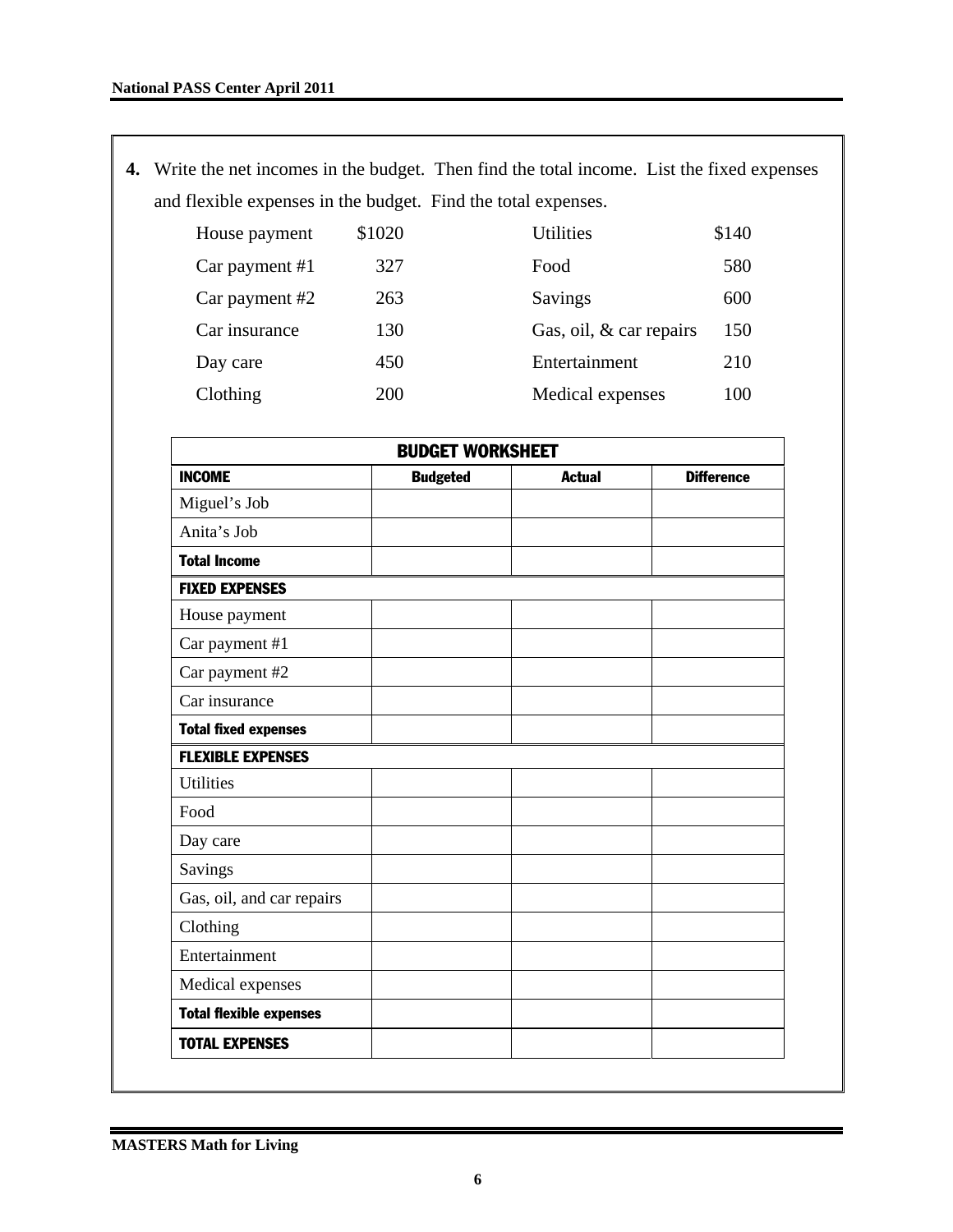#### **Extra Expenses**

Let's go back to the Ramos family. It looks like the family's finances are in good shape. According to the budget that you started, they have several hundred dollars in extra income. However, if you look closely at their budget, you may find that the Ramos family has left out some possible expenses.

Think about the expenses that you and your family pay each month. Did the Ramos family consider these expenses in their budget? Keep in mind that the hardest expenses to track are not the big expenses like rent or car payments, but the smaller expenses like toothpaste, shampoo, pet food, etc.



**Below are some categories that the Ramos family forgot to include in their budget. Calculate the total expense for each category.**

**5.** Personal expenses

 Haircuts and hair products — \$80 Toiletries, make-up, etc. — \$60

**6.** Household items

Cleaning supplies — \$15

Laundry and dry cleaning — \$55

Television and Internet service — \$100

**7.** Miscellaneous

Pet supplies — \$20

Gifts and charities — \$180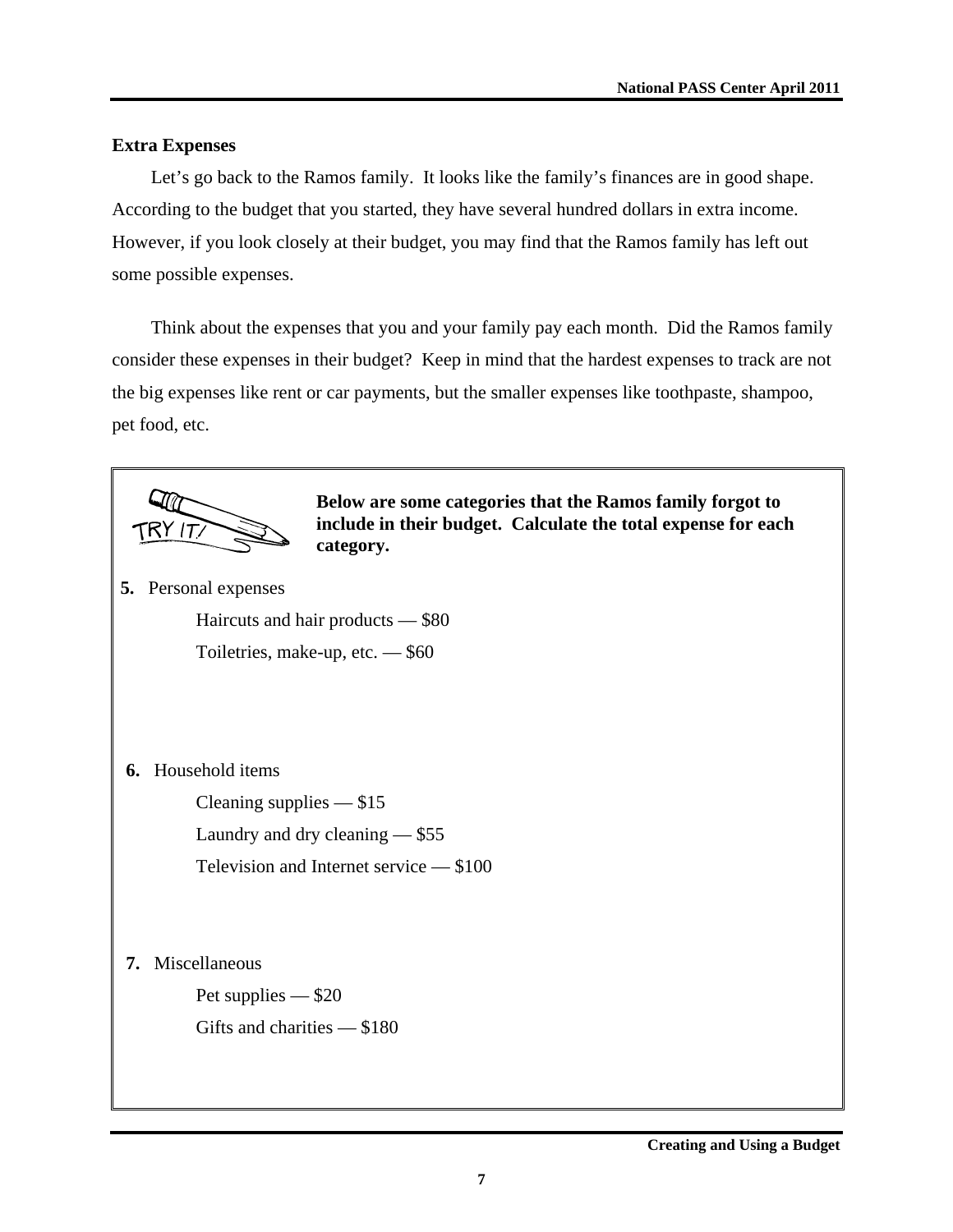#### **Actual Income and Expenses**

The budget for the Ramos family shows what they expected to make and spend at the start of the month. However, at the end of the month, they will need to compare the "budgeted" amounts to the "actual" amounts. Then they can list the difference and adjust their budget for the next month.



#### **Finish filling out the budget for the Ramos family.**

**8.** Write in the expenses that the family forgot in the blank rows below. Then find the difference between the budgeted and actual amounts. Recalculate the totals for flexible expenses and all expenses. Is there still extra income at the end of the month?

| <b>BUDGET WORKSHEET</b>        |                 |               |                   |
|--------------------------------|-----------------|---------------|-------------------|
| <b>INCOME</b>                  | <b>Budgeted</b> | <b>Actual</b> | <b>Difference</b> |
| Miguel's Job                   | \$2790          | \$2790        |                   |
| Anita's Job                    | \$2030          | \$2030        |                   |
| <b>Total Income</b>            | \$4820          | \$4820        |                   |
| <b>FIXED EXPENSES</b>          |                 |               |                   |
| House payment                  | \$1020          | \$1020        |                   |
| Car payment #1                 | \$327           | \$327         |                   |
| Car payment #2                 | \$263           | \$263         |                   |
| Car insurance                  | \$130           | \$130         |                   |
| <b>Total fixed expenses</b>    | \$1740          | \$1740        |                   |
| <b>FLEXIBLE EXPENSES</b>       |                 |               |                   |
| <b>Utilities</b>               | \$140           | \$140         |                   |
| Food                           | \$580           | \$603         |                   |
| Day care                       | \$450           | \$465         |                   |
| Savings                        | \$600           | \$600         |                   |
| Gas, oil, and car repairs      | \$150           | \$170         |                   |
| Clothing                       | \$200           | \$210         |                   |
| Entertainment                  | \$210           | \$217         |                   |
| Medical expenses               | \$100           | \$100         |                   |
|                                |                 |               |                   |
|                                |                 |               |                   |
|                                | $-$             |               |                   |
| <b>Total flexible expenses</b> | \$2430          |               |                   |
| <b>TOTAL EXPENSES</b>          | \$4170          |               |                   |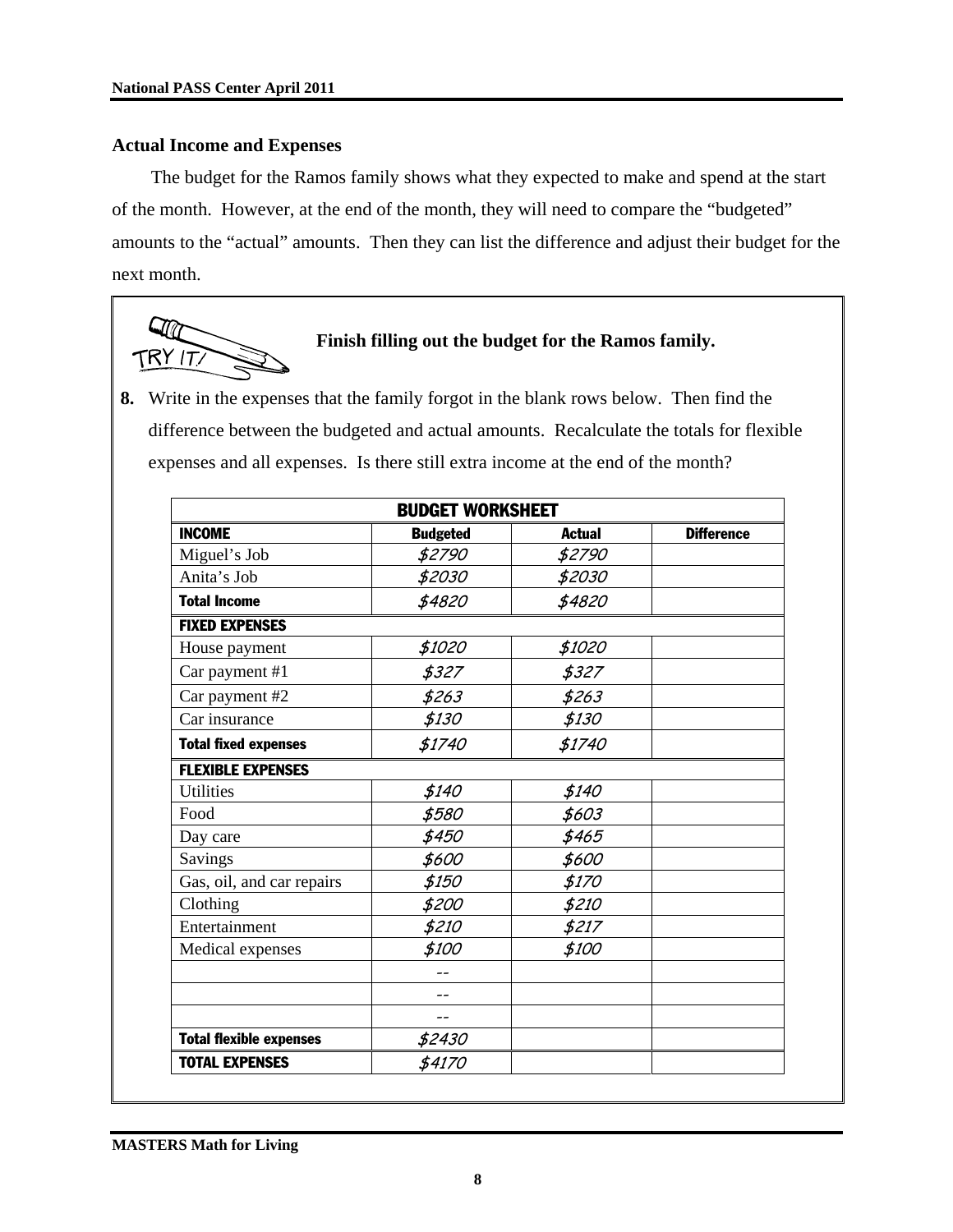

### **Practice Problems**

Directions: For this activity, you will need to do independent research at your school or local library. Imagine that you are just starting your future career and living on your own. Follow the steps below to create a budget like the budget shown on the worksheet in this lesson.

#### **1.** *Income*

Use a local newspaper or the Internet to find job listings or career information. Estimate the monthly income from your future career. Be realistic. Since you are just starting in this career, you will likely make beginning wages. If the job you choose requires a college or trade school education, estimate a student loan payment as one of your fixed expenses.

#### **2.** *Fixed Expenses*

Use a local newspaper or the Internet to find rental listings and car sales. Estimate your expenses for rent, car payments, car insurance, and other insurance.

### **3.** *Flexible Expenses*

Estimate your expenses for utilities, food, clothing, entertainment, medical care, and misc. If you are unsure how much you would spend in each category, do more research or ask your PASS Mentor or a parent to help you.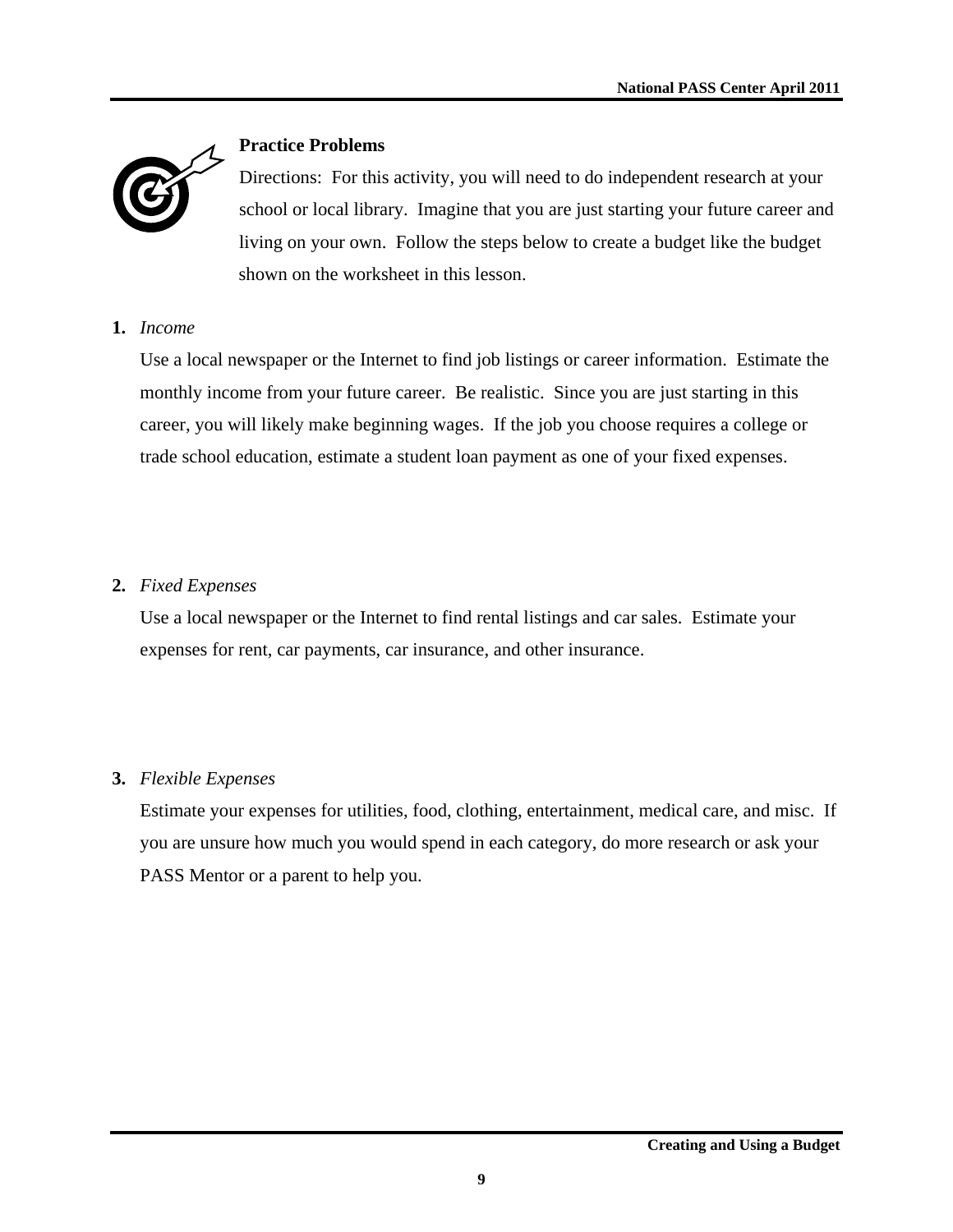

- **1.** Locate and highlight the vocabulary words and their meanings in this lesson.
- **2.** Do you think that Miguel and Anita Ramos need to change their budget for the next month? If so, what should they change?

**3.** Write one new thing that you learned from this lesson or one question that you would like to ask your mentor.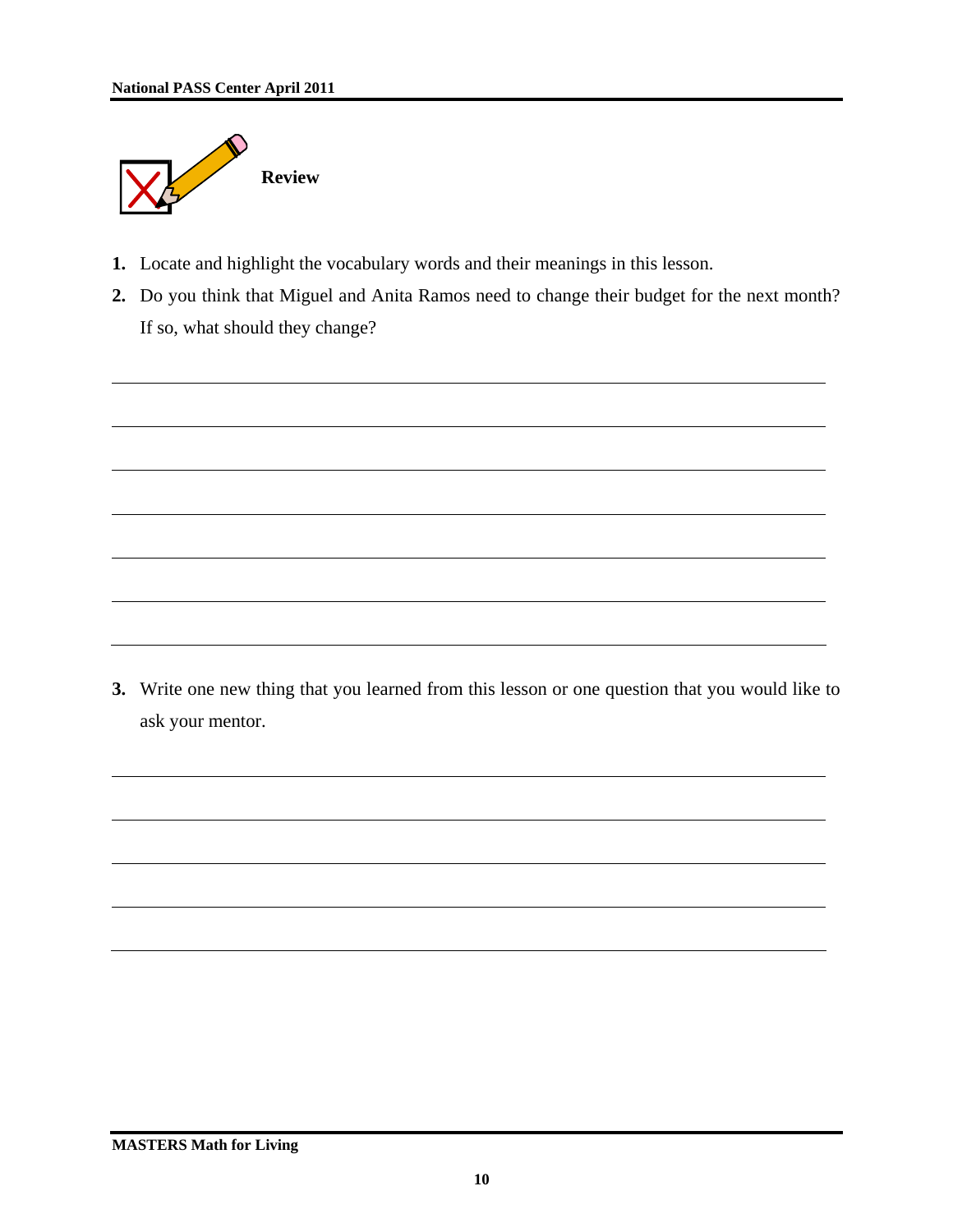| 1. \$2,730<br>2. \$2,030       | 3. \$4,820              |               | 4. As shown below |
|--------------------------------|-------------------------|---------------|-------------------|
|                                | <b>BUDGET WORKSHEET</b> |               |                   |
| <b>INCOME</b>                  | <b>Budgeted</b>         | <b>Actual</b> | <b>Difference</b> |
| Miguel's Job                   | \$2790                  |               |                   |
| Anita's Job                    | \$2030                  |               |                   |
| <b>Total Income</b>            | \$4820                  |               |                   |
| <b>FIXED EXPENSES</b>          |                         |               |                   |
| House payment                  | \$1020                  |               |                   |
| Car payment #1                 | \$327                   |               |                   |
| Car payment #2                 | \$263                   |               |                   |
| Car insurance                  | \$130                   |               |                   |
| <b>Total fixed expenses</b>    | \$1740                  |               |                   |
| <b>FLEXIBLE EXPENSES</b>       |                         |               |                   |
| <b>Utilities</b>               | \$140                   |               |                   |
| Food                           | \$580                   |               |                   |
| Day care                       | \$450                   |               |                   |
| Savings                        | \$600                   |               |                   |
| Gas, oil, and car repairs      | \$150                   |               |                   |
| Clothing                       | \$200                   |               |                   |
| Entertainment                  | \$210                   |               |                   |
| Medical expenses               | \$100                   |               |                   |
| <b>Total flexible expenses</b> | \$2430                  |               |                   |
| <b>TOTAL EXPENSES</b>          | \$4170                  |               |                   |